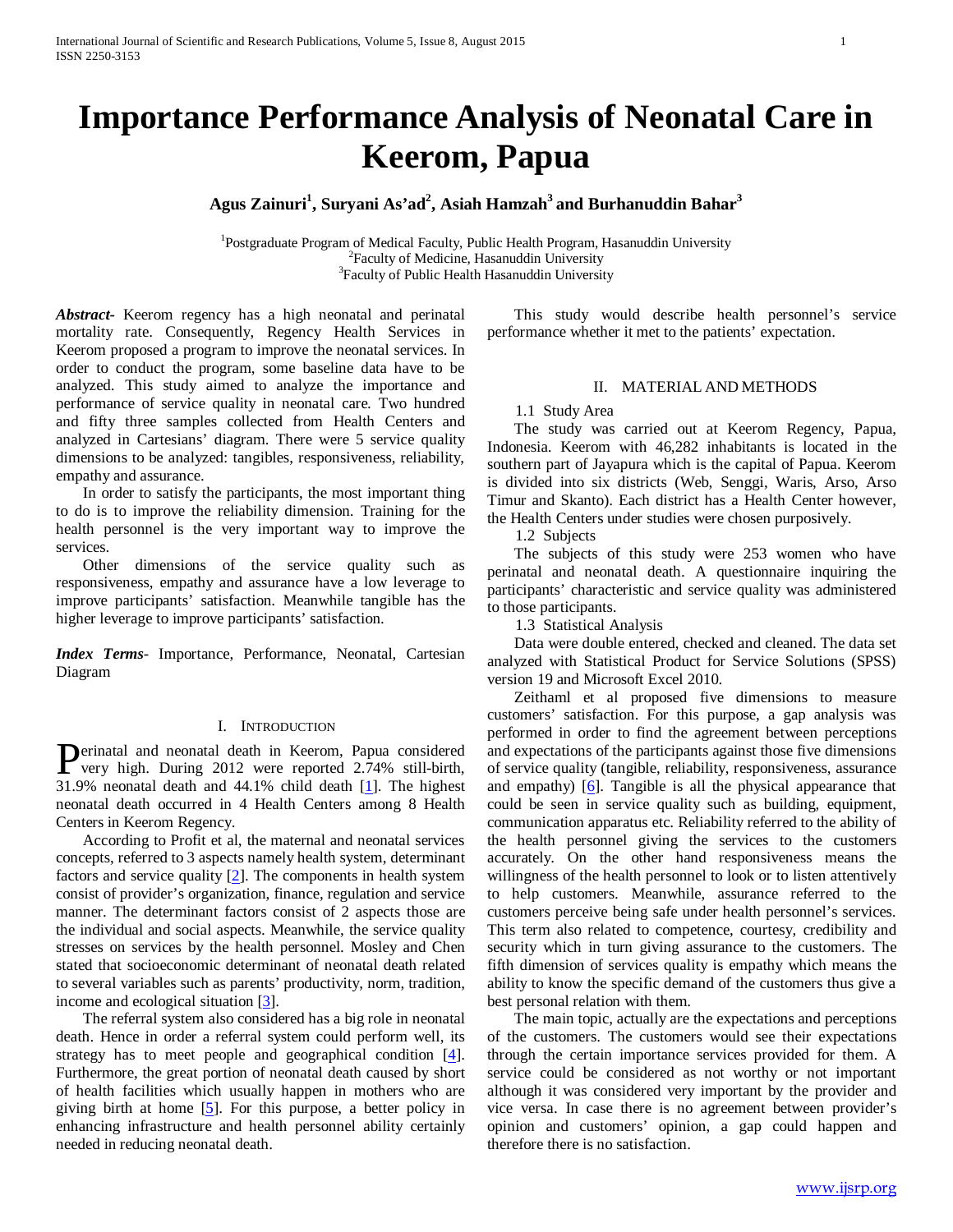The gap between customers' importance and health personnel performance then could be depicted in a Cartesians' diagram as a customers' window.

Extremely important

|             | <b>Concentrate Here</b><br>Quadrant II | Keep Up the Good Work<br><b>Quadrant I</b> |             |
|-------------|----------------------------------------|--------------------------------------------|-------------|
| Fair        |                                        |                                            | Excellent   |
| performance |                                        |                                            | performance |
|             | <b>Low Priority</b>                    | Possible Overkill                          |             |
|             | Quadrant III                           | <b>Quadrant IV</b>                         |             |
|             |                                        |                                            |             |
|             | Slightly important                     |                                            |             |

**Fig 1. The Importance Performance Analysis [7]**

 The importance of the service quality showed in Y axis meanwhile the performance of the services showed in X axis. If the gap lies in the first quadrant (Keep up the Good Work), it means that importance meet the performances in a high quality services. The second quadrant (Concentrate Here) shows that, according to the customers the importance of services are high, but the performances of the health personnel are low. This position suggests that the providers has to give a first priority in enhance their services in order to satisfy their customers. The third quadrant (Low Priority) tells not only the services' importance is low, but also the performances of the health personnel. This quadrant suggests that there is not any priority measures needed. Lastly, the fourth quadrant (Possible Overkill) depicts the importance is low but performances of the health personnel are high. This quadrant suggests has a low leverage to improve customers' satisfaction.

1.4 Ethical Consideration

 This study was approved by the ethical committee of Faculty Medicine, Hasanuddin University, Makassar, Indonesia. The fundamental principles of ethics in research on human participants were upheld throughout the study. The research procedures were disclosed to the participants and informed consent was sought from them or their legal representatives. Nobody was coerced into the study and if individuals wished to withdraw, they were allowed to do so without prejudice.

#### III. RESULT AND DISCUSSION

 There were 5 dimensions of service quality measured in gap analysis (tangible, reliability, responsiveness, empathy and assurance). Each dimensions asked with 29, 12, 7, 5 and 8 questionnaires respectively. In this analysis we compared the expectation or the importance of services provided by the provider against the health personnel performance. Table 1 showed the gap analysis.

| <b>Dimensions</b> | Items      | Importance |              | Performance |               | Gap      |
|-------------------|------------|------------|--------------|-------------|---------------|----------|
|                   | questioned | (Y)        |              | (X)         |               |          |
|                   |            | E          | Mean         | P           | Mean          |          |
|                   | a          | b          | $\mathbf{C}$ | d           | e             |          |
|                   |            |            | $= b/(n^*a)$ |             | $= d/(n * a)$ | $= e-c$  |
| Tangible          | 29         | 26828      | 3.657        | 23627       | 3.220         | $-0.437$ |
| Reliability       | 12         | 11329      | 3.732        | 9064        | 2.985         | $-0.747$ |
| Responsiveness    |            | 6431       | 3.631        | 4965        | 2.804         | $-0.827$ |
| Emphaty           |            | 4603       | 3.638        | 3853        | 3.050         | $-0.588$ |
| Assurance         | 8          | 7219       | 3.567        | 6418        | 3.171         | $-0.396$ |
| Total             | 61         | 56410      | 18.224       | 47927       | 15.230        | $-2.994$ |

| Table 1. The Importance and Performance Gap in neonatal care |  |
|--------------------------------------------------------------|--|
|--------------------------------------------------------------|--|

 $n =$ samples=  $253$ 

 Gaps found in all dimensions in neonatal care. The highest gap was in responsiveness and the lowest gap was in assurance. To find the importance of each dimensions of service quality, a Cartesian's diagram used. The average of importance and performance used as main coordinate in the diagram, those were  $18.224/5 = 3.644$  and  $15230/5 = 3.046$ . Finally, every average of each dimension were plotted in diagram.

 Tangible as service quality lied in first quadrant followed with reliability in second quadrant, responsiveness in third quadrant and empathy and assurance in fourth quadrant.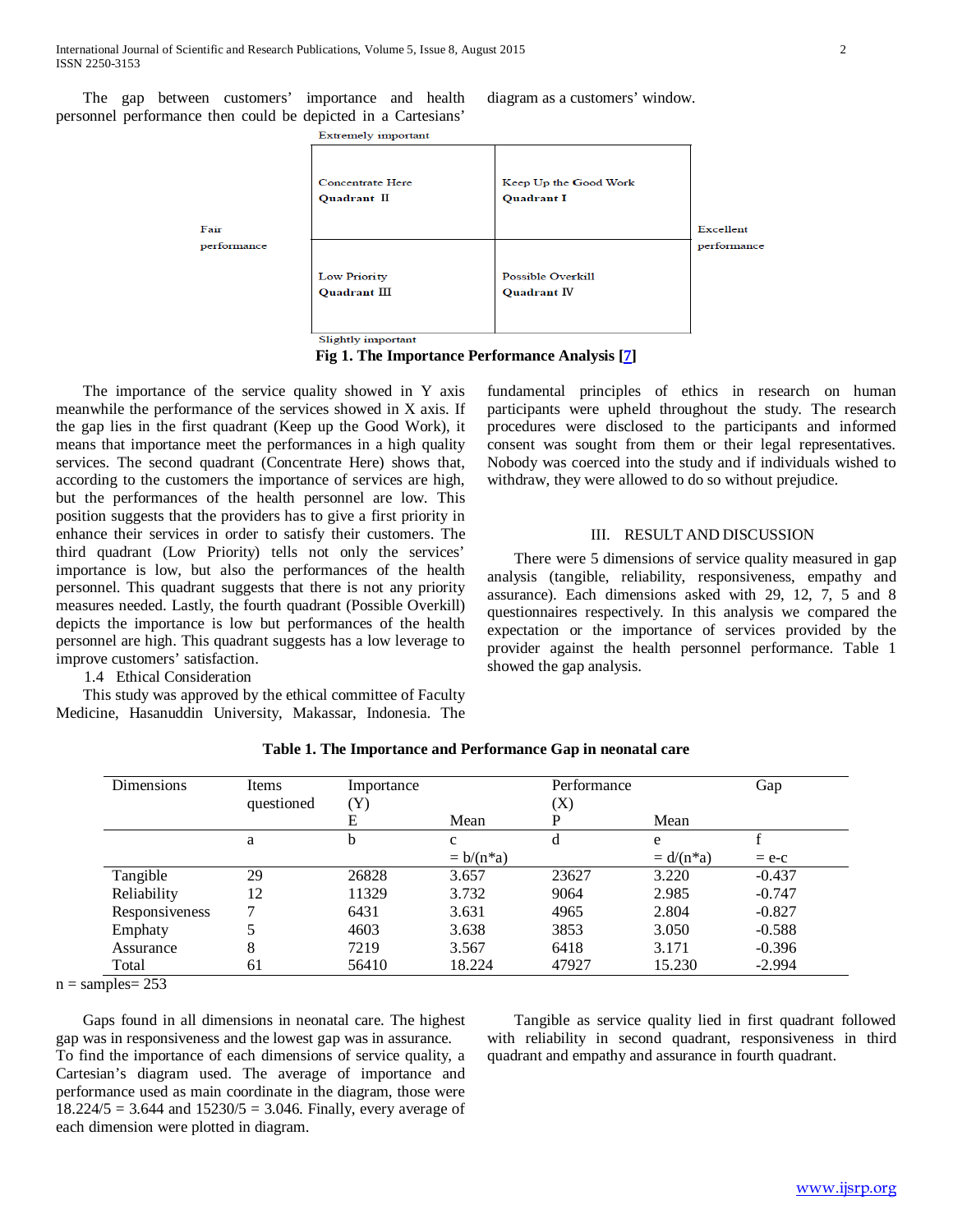

**Fig 2. Cartesian's Diagram of Service Quality**

 As the tangibles lied in the first quadrant, in the participants' opinion the importance services met the health personnel's performance. No actions needed to improve the participants' satisfaction. Tangibles have a high leverage in the neonatal services.

 Tangibles certainly has a big role in participants' satisfaction [8]. There is a meaningless shortage of health facilities In Keerom Health Centers and this condition make tangibles lied in first quadrant.

 Reliability lies in the second quadrant of the Cartesian's diagram. In order to satisfy the participants, consequently the provider needs to improve the ability and competence of their health personnel. Reliability has the first priority to be improved. Training for the health personnel is a very important way to improve the services and in turn to satisfy the participants. Indeed, the significant improvement of participants' satisfaction needs a very big effort  $[9]$ .,

 The third quadrant contained responsiveness. In this case, providers' responsiveness was in low performance and according to participant was also not importance. Although responsiveness in a low priority to improve, because it only has a low leverage, however health provider still has not to disregard.

 Excellent services in neonatal care give an added value to the participants. Hence, the participants willing to utilize the services again and again and in other word increase the satisfaction [10].

Empathy and assurance lie in the fourth quadrant. The provider gave a high performance services, but according to participants it was not important. These two dimensions were in a low leverage to improve the satisfaction.

#### IV. CONCLUSSION

 In order to improve the service quality in neonatal care in Keerom Health Centers, the most important thing to do is to improve the reliability dimension. Training for the health personnel is the very important way to improve the services and in turn to satisfy the participants.

 Other dimension of service quality, such as responsiveness, empathy and assurance has a low priority to improve.

 Tangibles have a high leverage in the neonatal services and have to keep in high performance.

#### AUTHOR'S CONTRIBUTIONS

 All the authors participated significantly in the analysis, drafting of the manuscript and writing the final version of the paper. AZ conceptualized the study, SA, AH and BB contributed towards the statistical analysis.

#### ACKNOWLEDGEMENTS

 Many thanks go to the health staff at all level in Keerom Regency for implementing the survey. We would also like to thank to the pregnant women who participated in the study and population living in the study area.